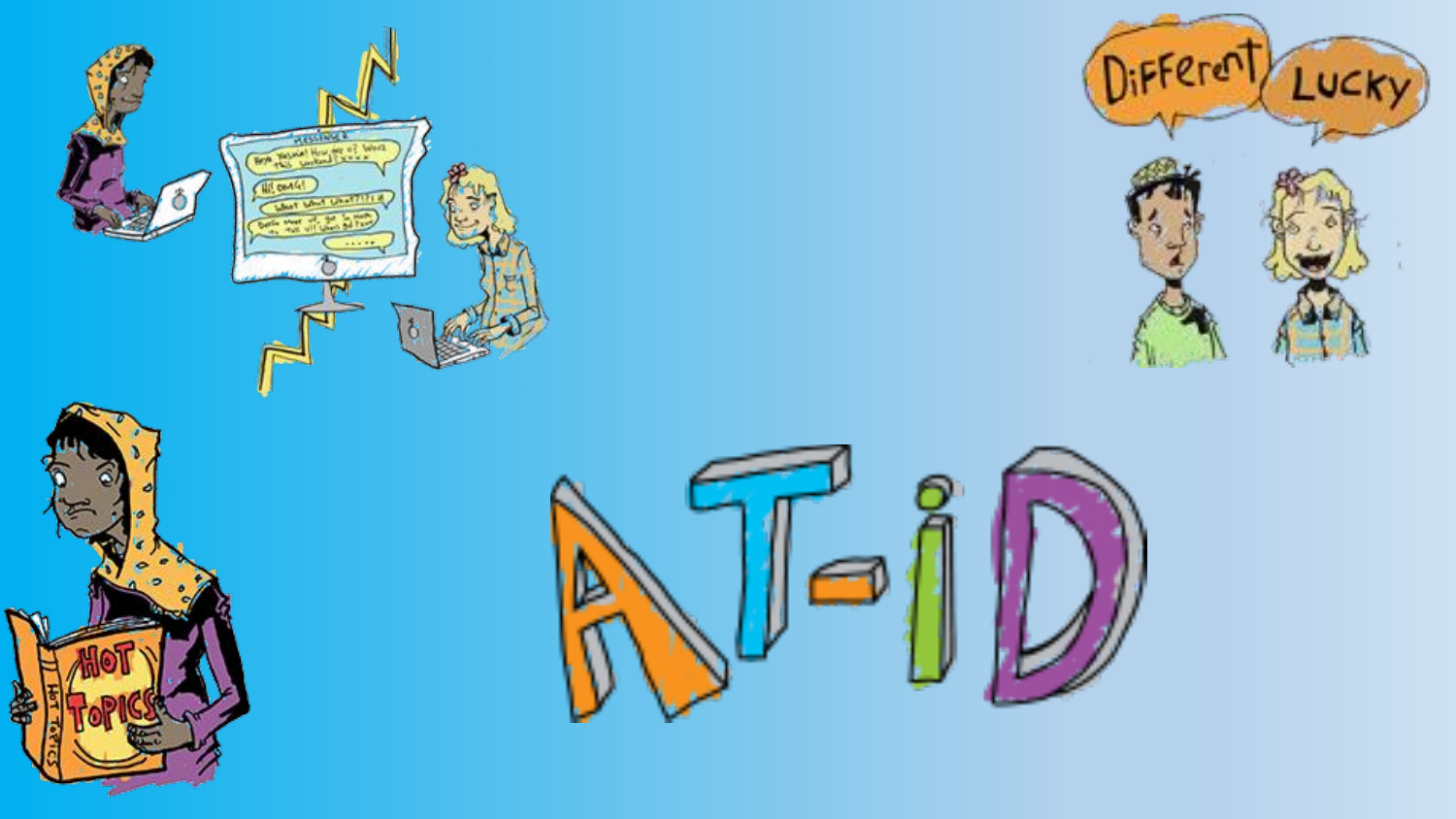#### Developed for teens by teens

AT-iD was created out of a need for adopted teenagers to connect with each other.

The project opens up opportunities for adopted teenagers to meet. Some share experiences, some enjoy just being amongst those in similar circumstances.

Available for teenagers 11 -18 in Yorkshire & Humber There are 5 main parts to the project

- Website
- Rant line
- Online chat forum
- Activity days
- Youth council

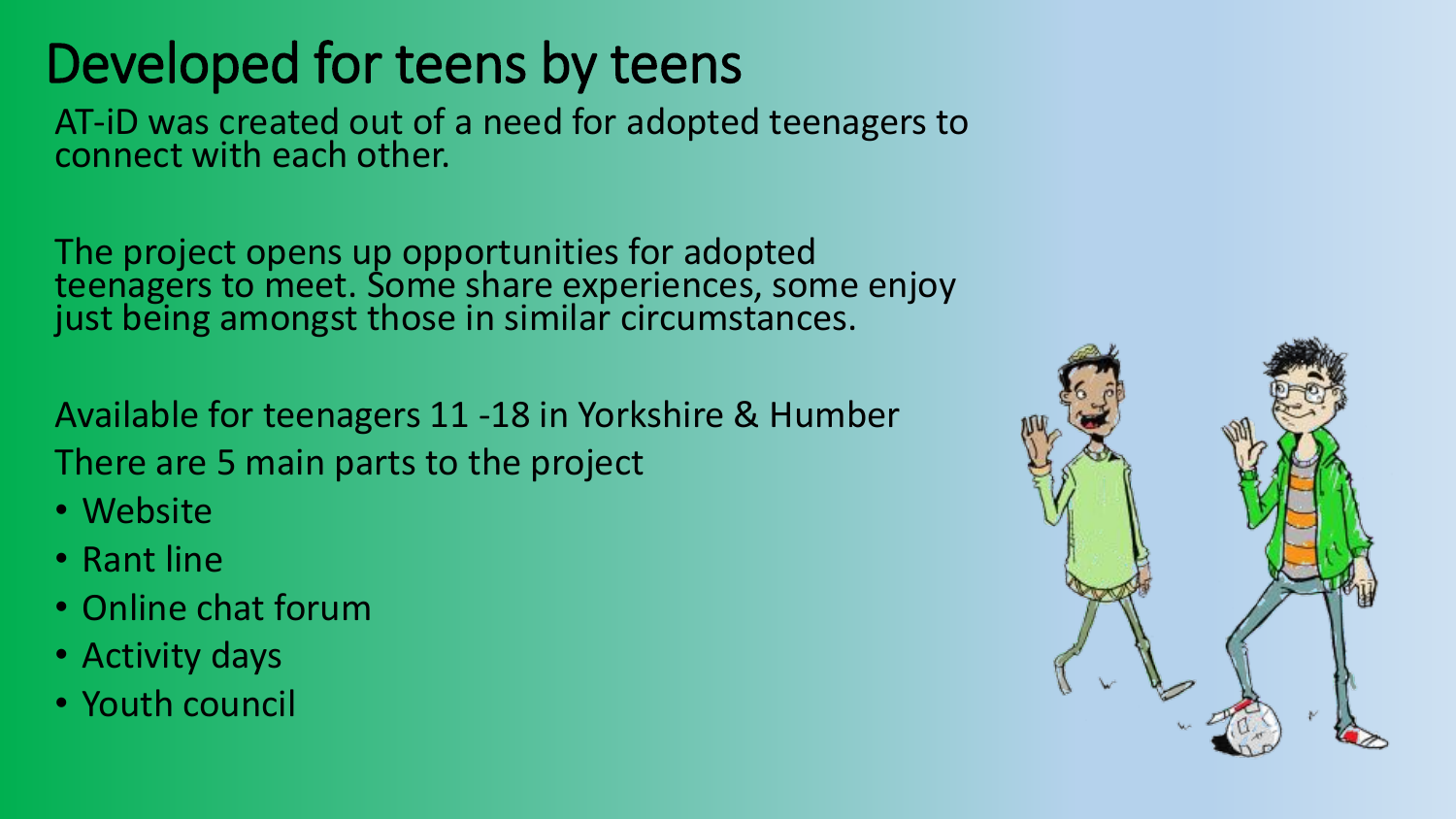# The overarching aims of AT-iD

- Provide information relative to teens to help normalise experiences & increasing understanding & awareness
- Give adoptees ownership over their service
- Provide safe opportunities for adoptees to connect, share & have fun
- Offer a supportive environment for adoptees to explore questions & issues
- Support adoptees to have a voice about their experiences, increases awareness & influence practice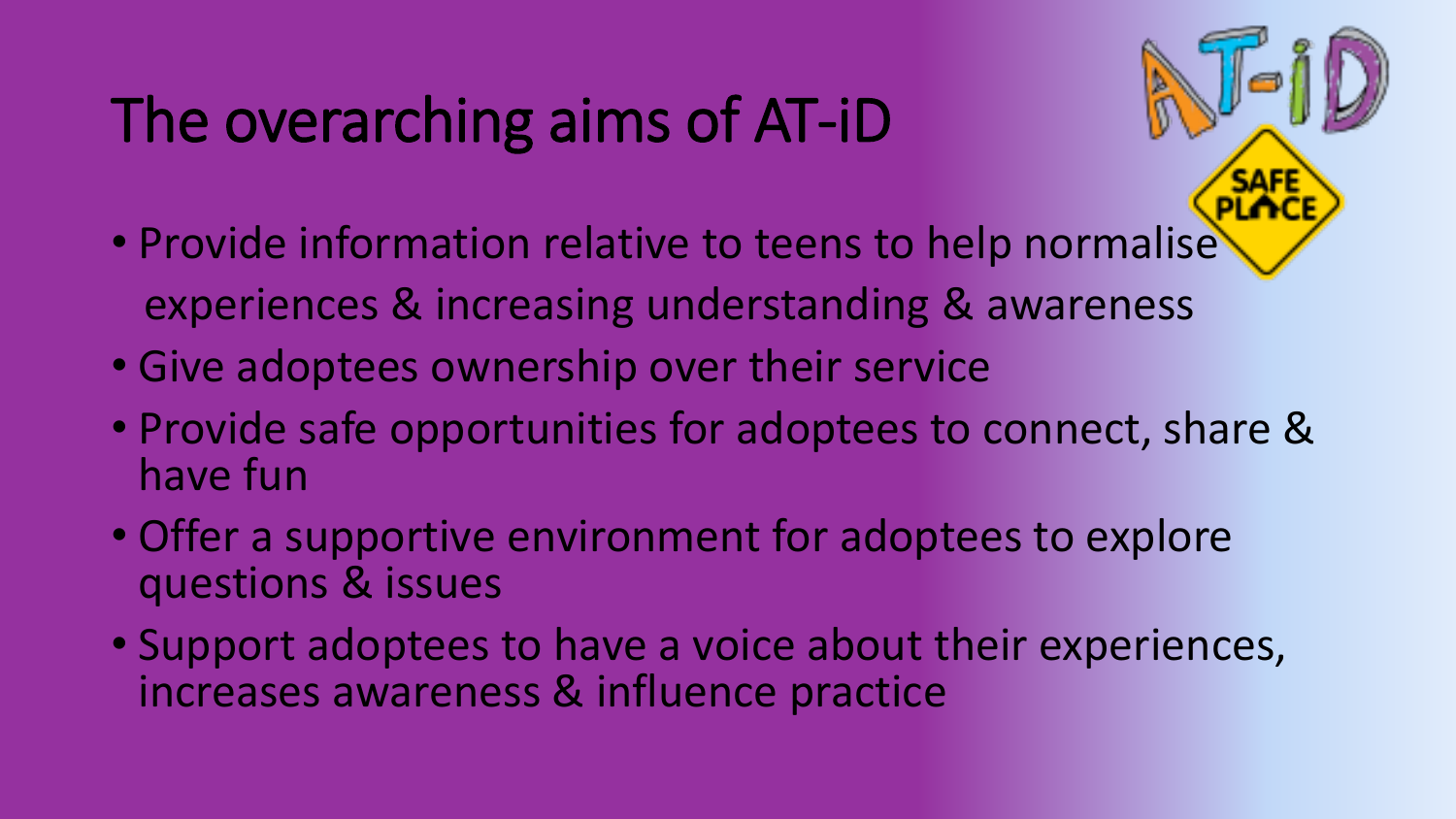# The benefits of this approach

- Spending time with other adoptees helps members feel less alone & different.
- It helps normalises their experiences as they share common themes.
- Talking adoption with each other or workers stimulates further discussion, opens up new questions & helps processing of experience & identity.
- Having a voice allows them to inform our understanding of what it is to be adopted.

'AT-iD is my adopted family'

'I can be myself here & I feel that everyone really gets what I'm talking about'

'I feel more confident & proud of who I am'

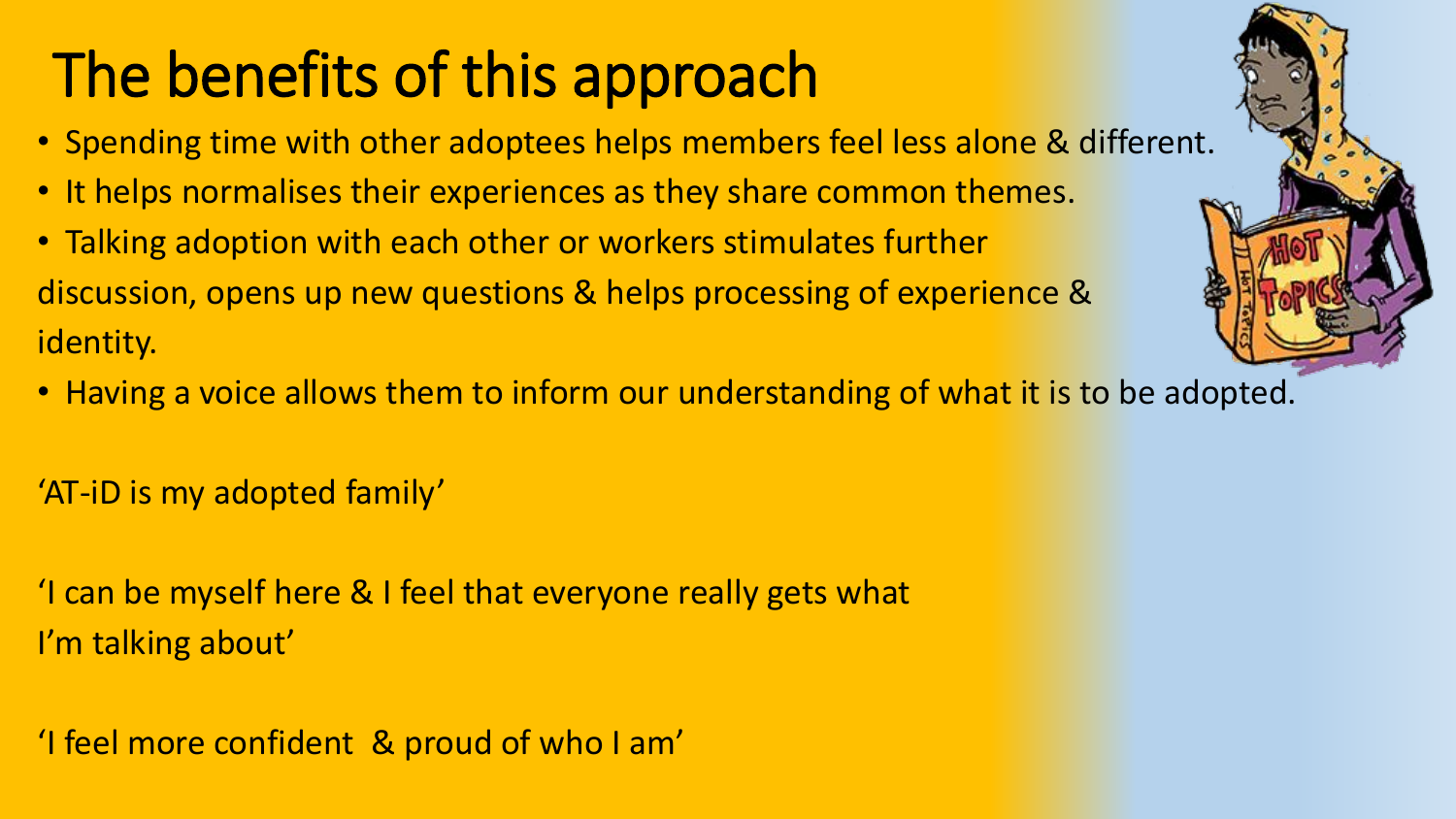#### What they have to say AT-iD film - VOICES

Adopted teens have something to say about what it's like to be them, how they feel they're viewed by the world, and what they want people to know and understand about the world of adoption. The film features actual voices of adopted teens, interviews with people who work with them, and Vox Pops with people on the street to see just what ideas and misconceptions might be out there. Ultimately the film looks to provide insight and to fill a void in the public's perception about adoption—the true feelings of the adopted teens themselves.

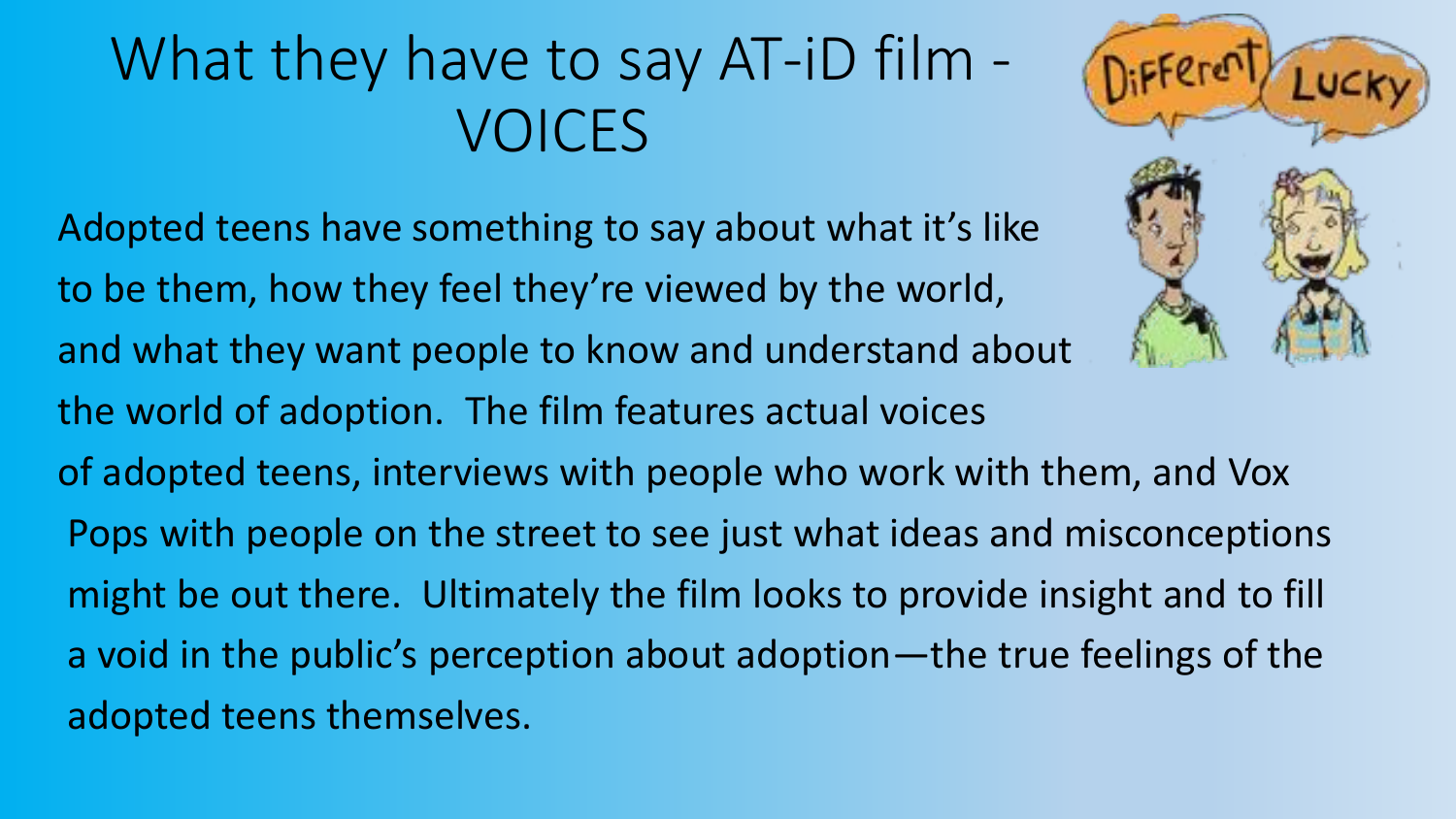### How we do it.



Members have ownership of content – what matters to them- not us!

Meetings are frequent, safe, fun, supportive and members & workers are consistent.

We take stock of what they are amazing at

Members are valued for their contribution

We provide visible outcomes for their work